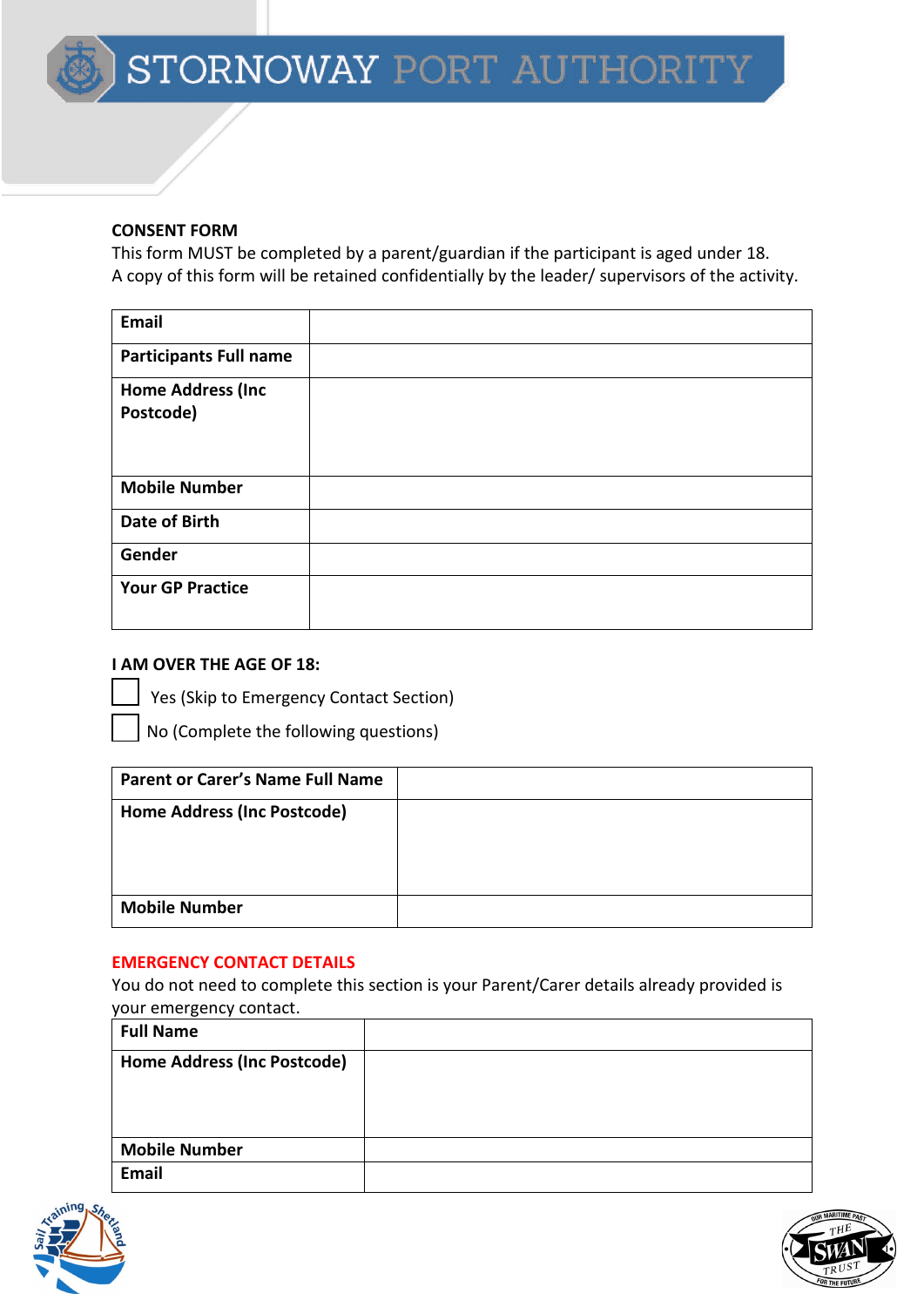#### **SAIL TRAINING TASTER DAYS**

Please indicate the activities and date(s) that you are available for. NOTE: if you do not include all the dates that you are available, you may not be considered for alternatives.

Tick all that Apply:

Friday 11th June 2022

Saturday 12<sup>th</sup> June 2022

#### **ADDITIONAL INFORMATION**

Do we need to provide any extra help, for example of a disability, or are there any activities you or your child cannot participate in?

Do we need to know about any medical conditions or allergies? (if yes, please provide details of the condition(s), any medications required or special dietary needs)



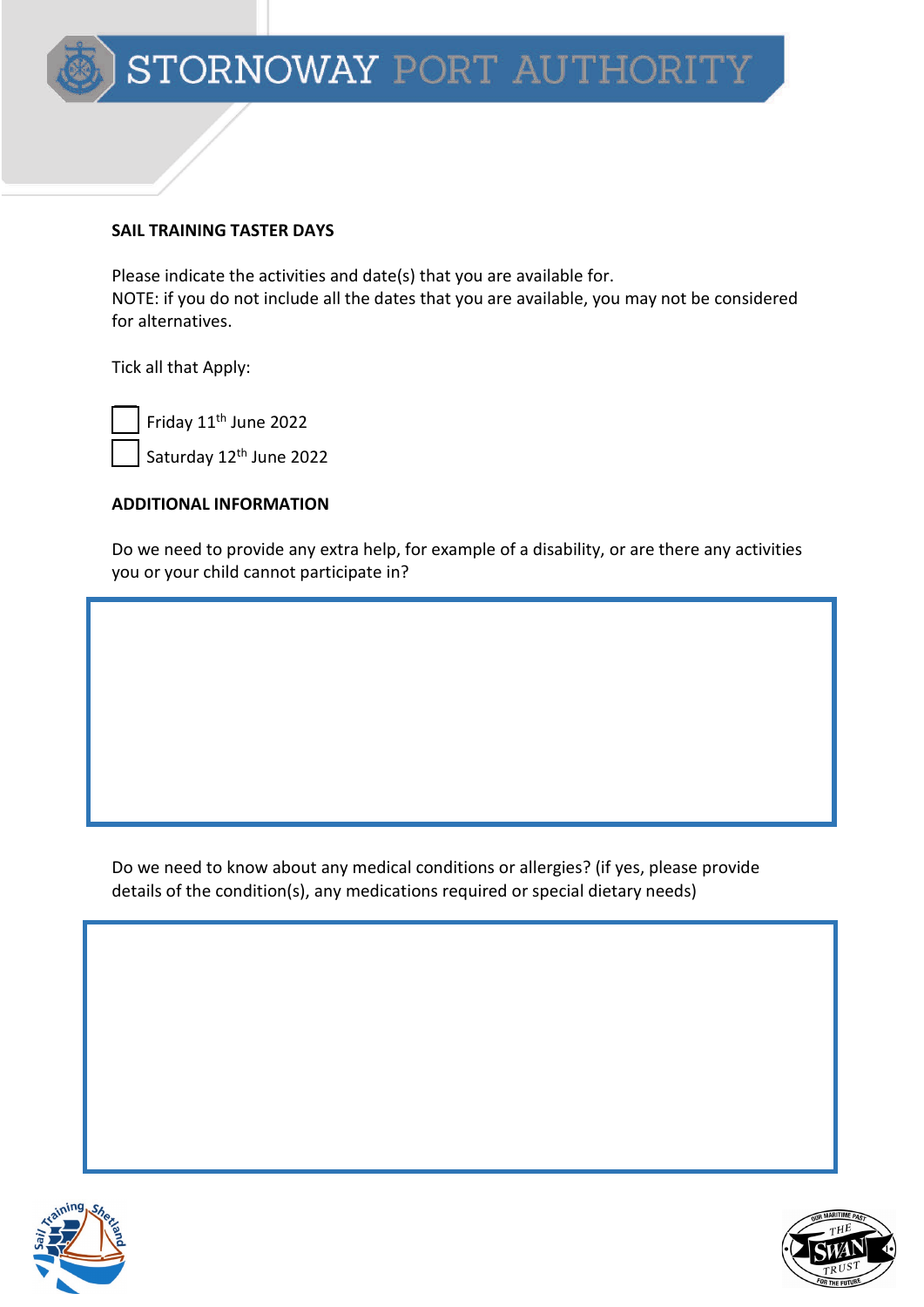

#### **PLEASE TELL US ABOUT YOUR VACCINATION STATUS:**

Tick all that apply:

Tetanus (Within the last 5 years)

Covid-19

**PLEASE STATE YOUR SWIMMING ABILITY (For example STRONG, FAIR or POOR)**



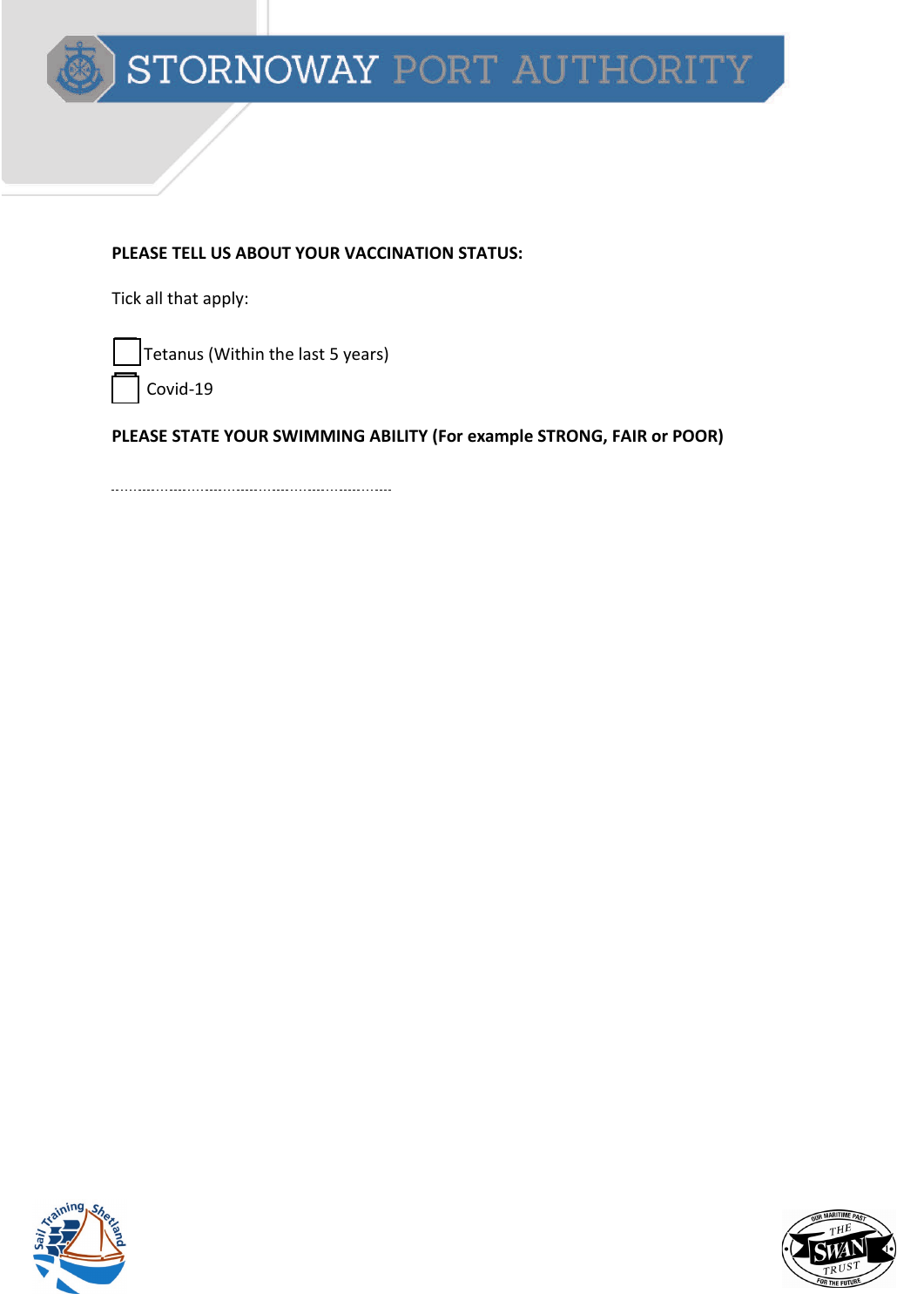## **CONSENT (UNDER 18YRS)**

Stornoway Port Authority aims to provide a safe and enjoyable experience for every young person involved. To help us do this, please note the following information:

- All questions on this form, must be completed by parent/carer before taking part in the activity.
- We expect the be notified immediately of any changes to the information given on the form.
- Parents or carers must arrange their child's transportation to and from the activity safely and on time. If a parent or carer is not able to collect their child, they need to let us know in advance who will be doing so.
- We cannot take responsibility for any damaged clothing and/or personal items during the activity.
- Parents or carers must provide their child with suitable clothing (warm layers, hats, gloves, boots), wet weather gear, sun lotion/glasses or medication, as required for the conditions, for the duration of the activity.

# **PLEASE CAREFULLY READ THE FOLLOWING STATEMENTS AND INDICATE YOUR CONSENT AS APPROPRIATE:**

Tick all that apply:

j

I confirm I have read, understood the guidance notes covering the terms of this activity.

I agree to my child taking part in the stated activity.

I agree to any medical treatment that my child may need to be given in an emergency.

 I agree to my child being filmed, or photographed during the activity, with the possibility that any photos or footage may be used for publicity, marketing, and promotions. Sail Training Shetland will take all steps to ensure images are used solely for the intended purposes of promoting sail training. If consent is not given, we will not use any images taken during the activity that contains the child.

 I consent to my child's personal data being stored for the purpose of administrating the sail training experience.

 I understand that my child's data may be shared with supervisors of the activity for the purpose of emergency contacts, medical background and to meet any additional support needs.

 I consent to Stornoway Port Authority, Sail Training Shetland and The Swan Trust storing and using the data provided for any future marketing activity.

 I consent to being contacted by Sail Training Shetland or the Swan Trust for the purposes of promoting Sail Training.